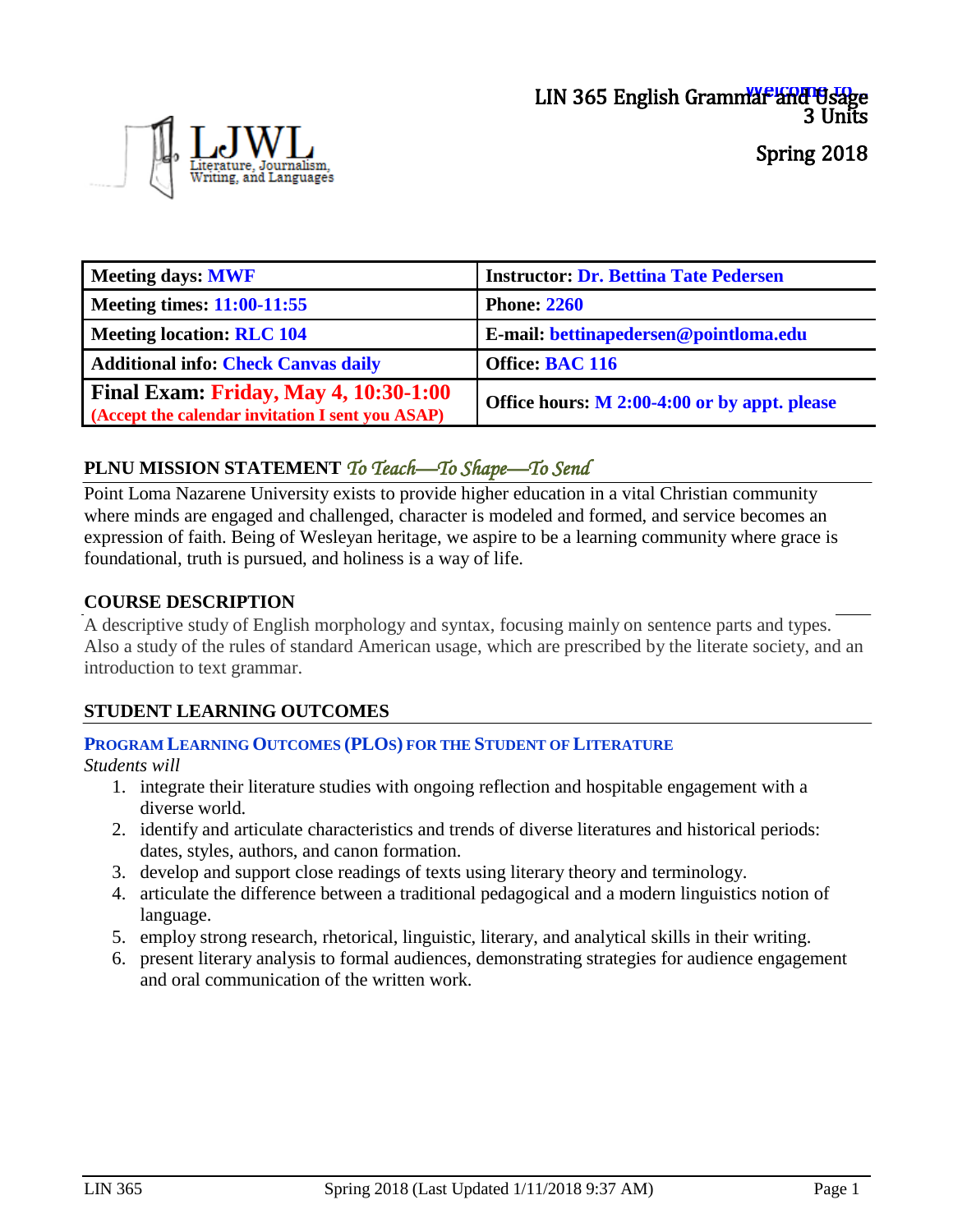### **PROGRAM LEARNING OUTCOMES (PLOS) FOR THE STUDENT OF WRITING**

*Students will*

- 1. apply creative and advanced skills in various forms and genres of writing, demonstrating critical thinking and quantitative reasoning appropriately.
- 2. demonstrate knowledge of the conventions and terminology of creative and advanced writing within literary and non-literary texts.
- 3. demonstrate knowledge of major literary-theoretical perspectives and terminology.
- 4. develop connections between the literature and language studied and the contemporary world.
- 5. engage in writing and editorial processes in course work and through campus publications and external internships.
- 6. present creative work to formal audiences, demonstrating strategies for audience engagement and oral communication of the written work.

### **COURSE LEARNING OUTCOMES FOR LIN 365 ENGLISH GRAMMAR AND USAGE**

*Students of LIN 365 will*

- 1. Memorize (Knowledge), explain (Comprehension), and employ (Application) fundamental concepts of morphology and syntax. (PLO LIT 4, 5; PLO WRI 1, 2, 3, 5)
- 2. Differentiate (Analysis) and employ (Application) English words, phrases, clauses, and sentences by nature, function, and/or type. (PLO LIT 4, 5; PLO WRI 1, 2, 3, 5)
- 3. Differentiate (Analysis) between prescriptive and descriptive grammar, including their theories, applications, and relation to other definitions of grammar. (LIT PLO 1, 4, 5; WRI PLO 2, 3, 4)
- 4. Apply (Application) knowledge of syntax and Edited American English to appraise (Evaluation) and edit (Synthesis) for style and usage. (LIT PLO 4, 5, 6; WRI PLO 1, 2, 5)

| CLO (LIN 365 English Grammar and Usage)                                                                                                                                                                           | <b>Course Work</b>                                                   |  |  |
|-------------------------------------------------------------------------------------------------------------------------------------------------------------------------------------------------------------------|----------------------------------------------------------------------|--|--|
| 1. Memorize ( <i>Knowledge</i> ), explain ( <i>Comprehension</i> ), and employ<br>(Application) fundamental concepts of morphology and syntax. (PLO<br>LIT 4, 5; PLO WRI 1, 2, 3, 5)                              | Discussion,<br>Presentations,<br>Quizzes, Exercises,<br>Exams        |  |  |
| 2. Differentiate (Analysis) and employ (Application) English words,<br>phrases, clauses, and sentences by nature, function, and/or type. (PLO<br>LIT 4, 5; PLO WRI 1, 2, 3, 5)                                    | Discussion,<br>Presentations,<br>Quizzes, Exercises,<br><b>Exams</b> |  |  |
| 3. Differentiate ( <i>Analysis</i> ) between prescriptive and descriptive grammar,<br>including their theories, applications, and relation to other definitions of<br>grammar. (LIT PLO 1, 4, 5; WRI PLO 2, 3, 4) | Discussion,<br>Presentations,<br>Quizzes, Exercises,<br><b>Exams</b> |  |  |
| 4. Apply ( <i>Application</i> ) knowledge of syntax and Edited American English<br>to appraise (Evaluation) and edit (Synthesis) for style and usage. (LIT<br>PLO 4, 5, 6; WRI PLO 1, 2, 5)                       | Discussion,<br>Presentations,<br>Quizzes, Exercises,<br>Exams        |  |  |

# **CARNEGIE UNIT CREDIT HOUR**

Credit is awarded based on the Carnegie unit of 750 minutes of seat time + 1500 minutes of out-of-class work = 1 unit of credit. This is a *minimum* benchmark. Some specific details about how this class meets the credit hour requirement are included in this syllabus; additional details can be provided upon request.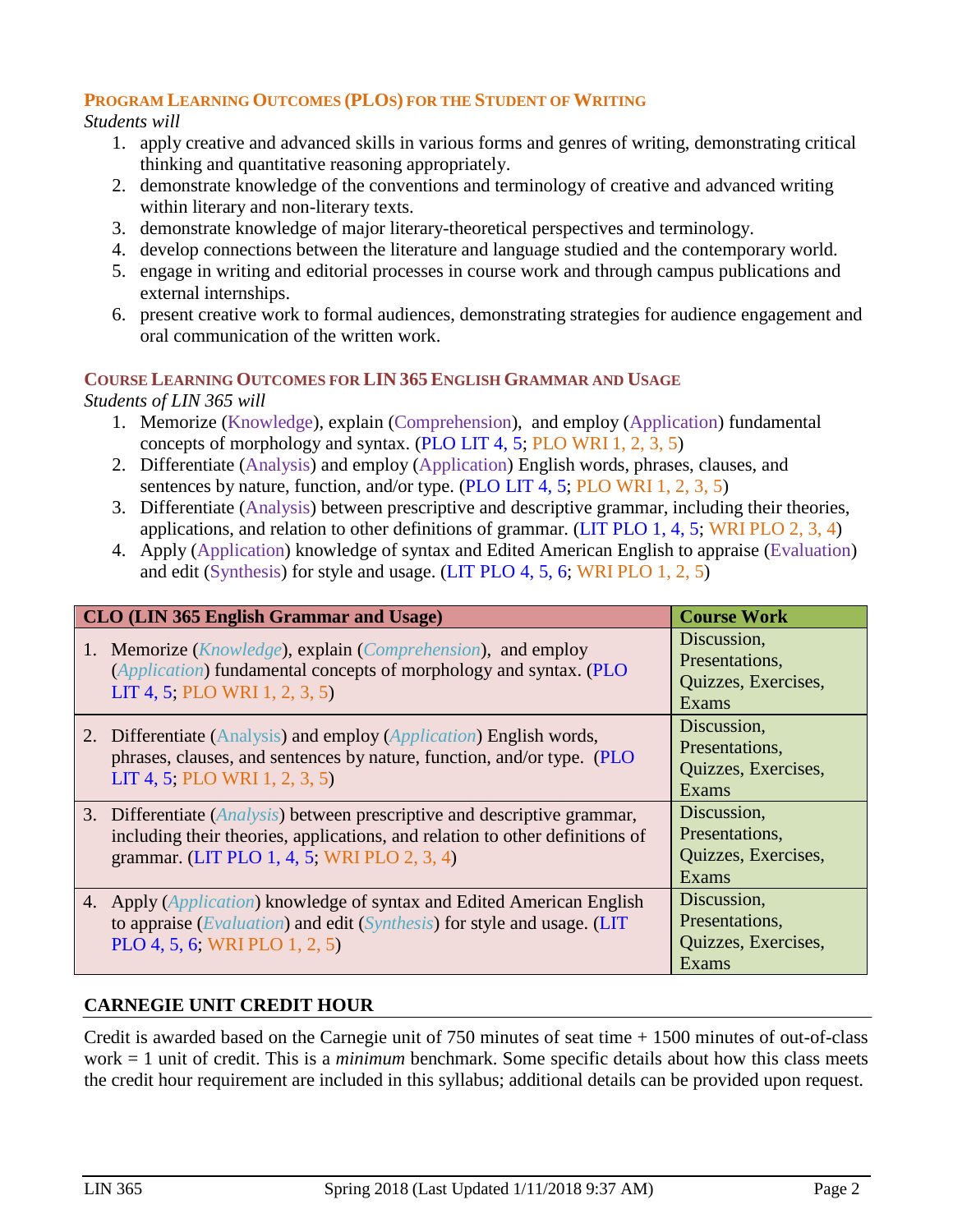## **IMPORTANT UNIVERSITY & LJWL POLICIES**

Please see the **LJWL Department Syllabus Statements** in the Canvas folder labeled *Syllabus & Policies*. Please see [Academic and](https://catalog.pointloma.edu/content.php?catoid=28&navoid=1761) General Policies in the catalog for all information on university academic and general policies.

## **LATE ASSIGNMENTS AND INCOMPLETES**

All assignments are to be submitted/turned in by the beginning of the class session when they are due including assignments posted in Canvas. Late assignments are generally not accepted. Incompletes will only be assigned in extremely unusual circumstances, such as a death in the family, automobile accidents, hospitalization, etc. In such a situation, please contact me immediately and be ready to submit any necessary documentation to verify your situation. When you communicate with me right away, I am happy to help you in these difficult situations as best I can.

# **FINAL EXAMINATION POLICY**

Successful completion of this class requires taking the final examination **on its scheduled day**. The final examination schedule is listed on the first page of this syllabus and posted on the Current [Students: Final](https://www.pointloma.edu/current-students) [Exam Schedules](https://www.pointloma.edu/current-students) site.

- The 2017-18 final examination schedule is posted at **Current Students: Final Exam Schedules**. Final Exams in Quad 1 courses are scheduled for the final class session of the quad. *You are expected to arrange your personal affairs to fit the examination schedule.*
- $\bullet$  In the rare case that you may be scheduled for more than three (3) final examinations on the same day, you may work out an alternate time for one of your exams with your professors. This is the only university-sanctioned reason for taking a final exam at a time other than the officially scheduled time for the exam. Please confirm your final examination schedule the first week of classes, and schedule those exam times into your daily planners and calendars now. If you find that your final exam schedule is the one described above, please meet with your professors as soon as possible so that they may help you to make alternative arrangements for taking your exams.

### **PLNU COPYRIGHT POLICY**

Point Loma Nazarene University, as a non-profit educational institution, is entitled by law to use materials protected by the US Copyright Act for classroom education. Any use of those materials outside the class may violate the law.

### **PLNU ACADEMIC HONESTY POLICY**

Students should demonstrate academic honesty by doing original work and by giving appropriate credit to the ideas of others. Academic dishonesty is the act of presenting information, ideas, and/or concepts as one's own when in reality they are the results of another person's creativity and effort. A faculty member who believes a situation involving academic dishonesty has been detected may assign a failing grade for that assignment or examination, or, depending on the seriousness of the offense, for the course. Faculty should follow and students may appeal using the procedure in the university Catalog. See [Academic](http://catalog.pointloma.edu/content.php?catoid=18&navoid=1278) Policies for definitions of kinds of academic dishonesty and for further policy information.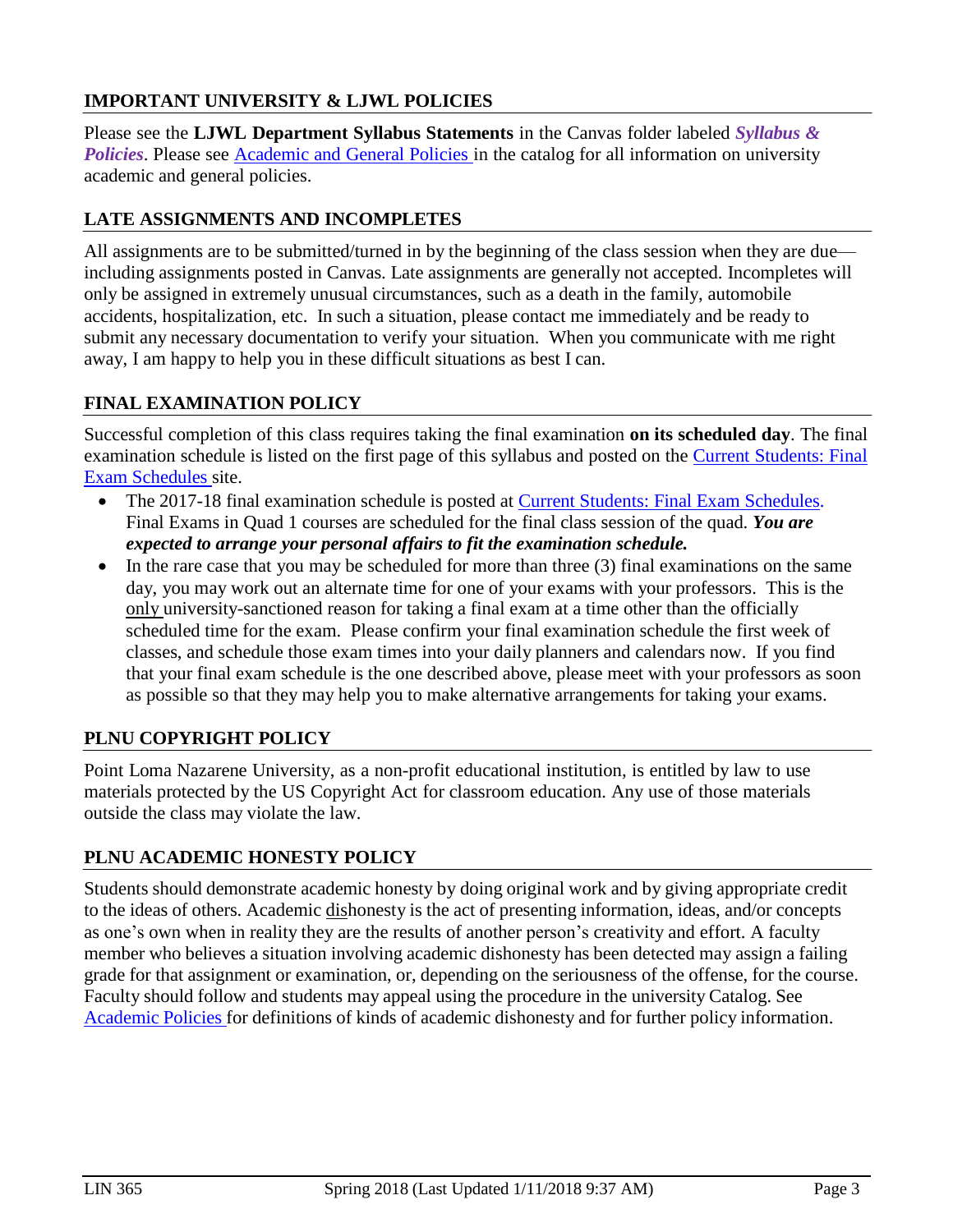## **PLNU ACADEMIC ACCOMMODATIONS POLICY**

If you have a diagnosed disability, please contact PLNU's Disability Resource Center (DRC) within the first two weeks of class to demonstrate need and to register for accommodation. See the [Disability](http://www.pointloma.edu/experience/offices/administrative-offices/academic-advising-office/disability-resource-center) [Resource Center f](http://www.pointloma.edu/experience/offices/administrative-offices/academic-advising-office/disability-resource-center)or contact information.

### **PLNU ATTENDANCE AND PARTICIPATION POLICY**

Regular and punctual attendance at all classes is considered essential to optimum academic achievement. If the student is absent from more than 10 percent of class meetings, the faculty member can file a written report which may result in de-enrollment. If the absences exceed 20 percent, the student may be de-enrolled without notice until the university drop date or, after that date, receive the appropriate grade for their work and participation. See [Academic and General](https://catalog.pointloma.edu/content.php?catoid=28&navoid=1761) Policies in the Undergraduate Academic Catalog.

- Please read the [Class Attendance](https://catalog.pointloma.edu/content.php?catoid=28&navoid=1761&Class_Attendance) section at the link above
- $\bullet$  10% of class meetings = 4 classes for a MWF course, 3 classes for a TTH course, 2 classes for a quad course
- $\bullet$  20% of class meetings = 8 for a MWF course, 6 classes for a TTH course, and 4 for a quad course
- De-enrollment may have serious consequences on residence, athletic, and scholarship requirements; it may also necessitate a reduction or loss in a student's financial aid.
- **DROPPING** CLASS: If you do decide to drop the course for any reason, please make sure you complete official record keeping so that you are removed from the course roster. (If you don't, university policy requires me to give you the grade left standing at the end of the semester in your course average.) Please let me know that you are dropping so I don't worry about what has happened to you. (Note: Be sure to pay attention to the last day to drop deadline on the university calendar.)

### **PUBLIC DISCOURSE**

Much of the work we will do in this class is cooperative, by nature of the class discussions and general feedback given to written work and/projects; thus you should think of all your writing and speaking for and in class as public, not private, discourse. By continuing in this class, you acknowledge that your work will be viewed by others in the class.

### **MAINTAINING CLASS SCHEDULE VIA ONLINE REGISTRATION**

Students must maintain their class schedules. Should a student need arise to drop a course, they are responsible to drop the course (provided the drop date meets the stated calendar deadline established by the university) and to complete all necessary official forms (online or paper). Failing to attend and/or to complete required forms may result in a grade of F on the student's official transcript.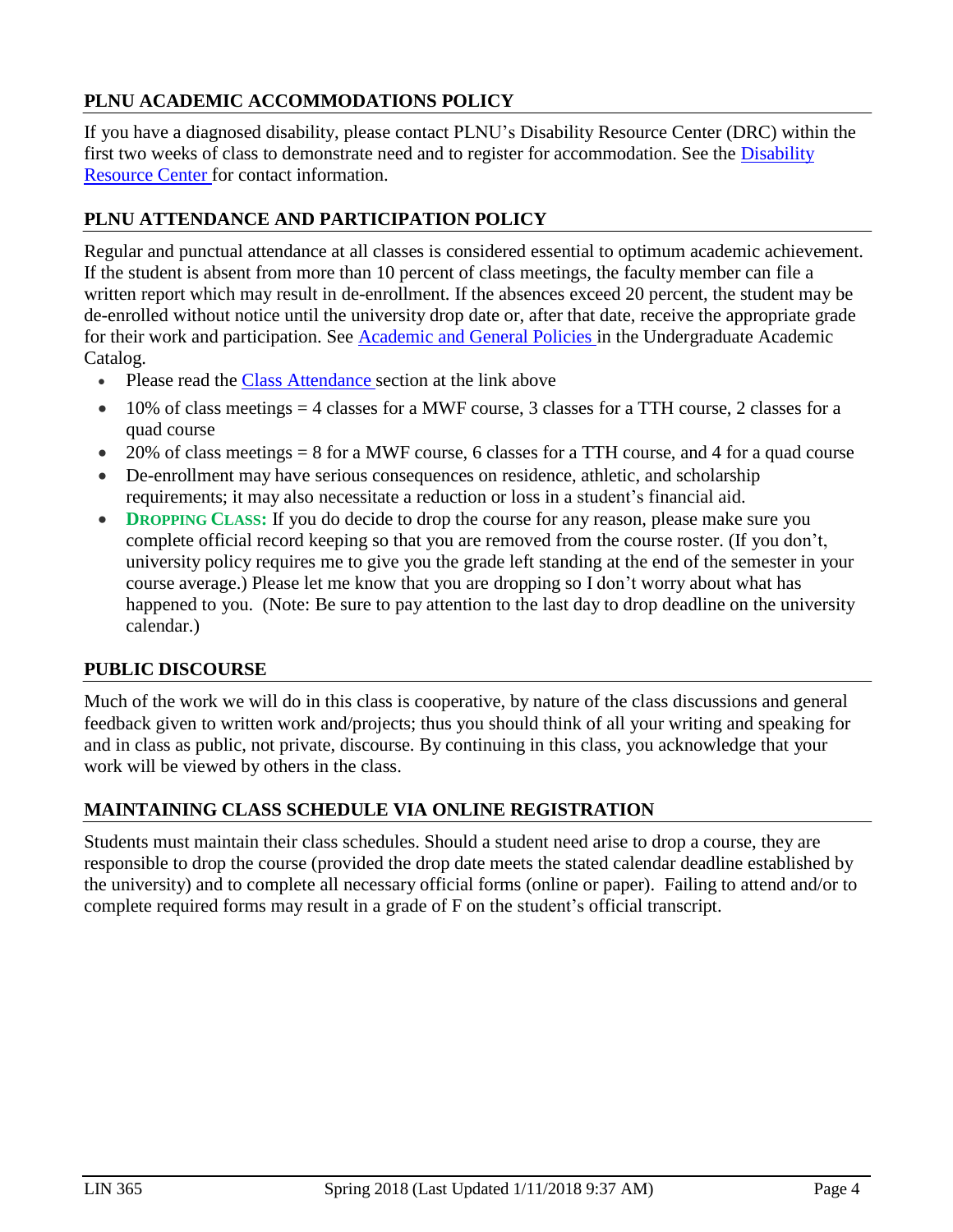### **COURSE REQUIREMENTS, POLICIES & GUIDELINES**

- *Class Participation*:
	- a. **The quality of your course learning experience** will be directly related to your
		- active and careful completion and application of the assigned reading (*It will not be the same kind of reading as in your literature classes*.)
		- serious and careful working through the assigned exercises as instructed
		- engaged contribution to the class discussions and analysis of assigned exercises
		- correction of errors in understanding or applying key concepts and skills
		- thorough and clear class presentations of assigned material as instructed
	- b. **The quality of our class sessions** will depend on you and your informed and active learning contributions to class discussions of readings and assigned exercises, including
		- questions about the concepts themselves or their applications
		- confusion about concepts or applications you don't fully understand yet
		- corrections to misunderstanding or misapplication of concepts
		- observations about the concepts and applications you have seen at work in the real world
		- relevance of the concepts and applications to your current and/or future academic, professional, or creative work
		- perspectives about what spiritual impacts a deeper understanding of our language and the ways we use it may have on you or your neighbor
	- c. **The quality of our class community** will depend on your engaged sharing in small group and class discussions. Your thoughts, insights, and questions about course content and applications are central to our shared learning. Those of you who truly engage with the material, carefully prepare each assigned reading and exercise, and come to class ready to voluntarily contribute will almost assuredly earn higher grades on your course work all the way along.

### *Class Sessions, Preparation, Assignments, and Technology*:

- a. If you wish to use your laptop or other electronic device during class, please have open *only* those files or programs that directly pertain to our class readings or exercises.
- b. Silence all other electronics for the entire class period unless we are using them for class purposes.
- c. Completion of all assignments is required, and passing the course without doing so will be difficult. Readings and exercises must be prepared in advance of the date scheduled/due and must be of content and quality to meet the assignment's requirements and intents. Missed assignments (other than quizzes) may be made-up only in truly extenuating circumstances and only if you and I have had a conversation about your situation. Extra-credit will not substitute for or be given to make up for missed work.
- d. Late assignments will not be accepted either in person, by delivery, or in my mailbox (unless you and I have communicated prior to the deadline about extenuating circumstances).
- e. It is your responsibility to see to it that I receive your work whether submitting in paper or online.
- f. Always keep multiple soft and hard copies of your work on hand so that you can provide duplicate copies if needed.
- g. Handwritten assignments are never acceptable (unless so specified).
- h. You may be requested to attend office hours with me if need arises.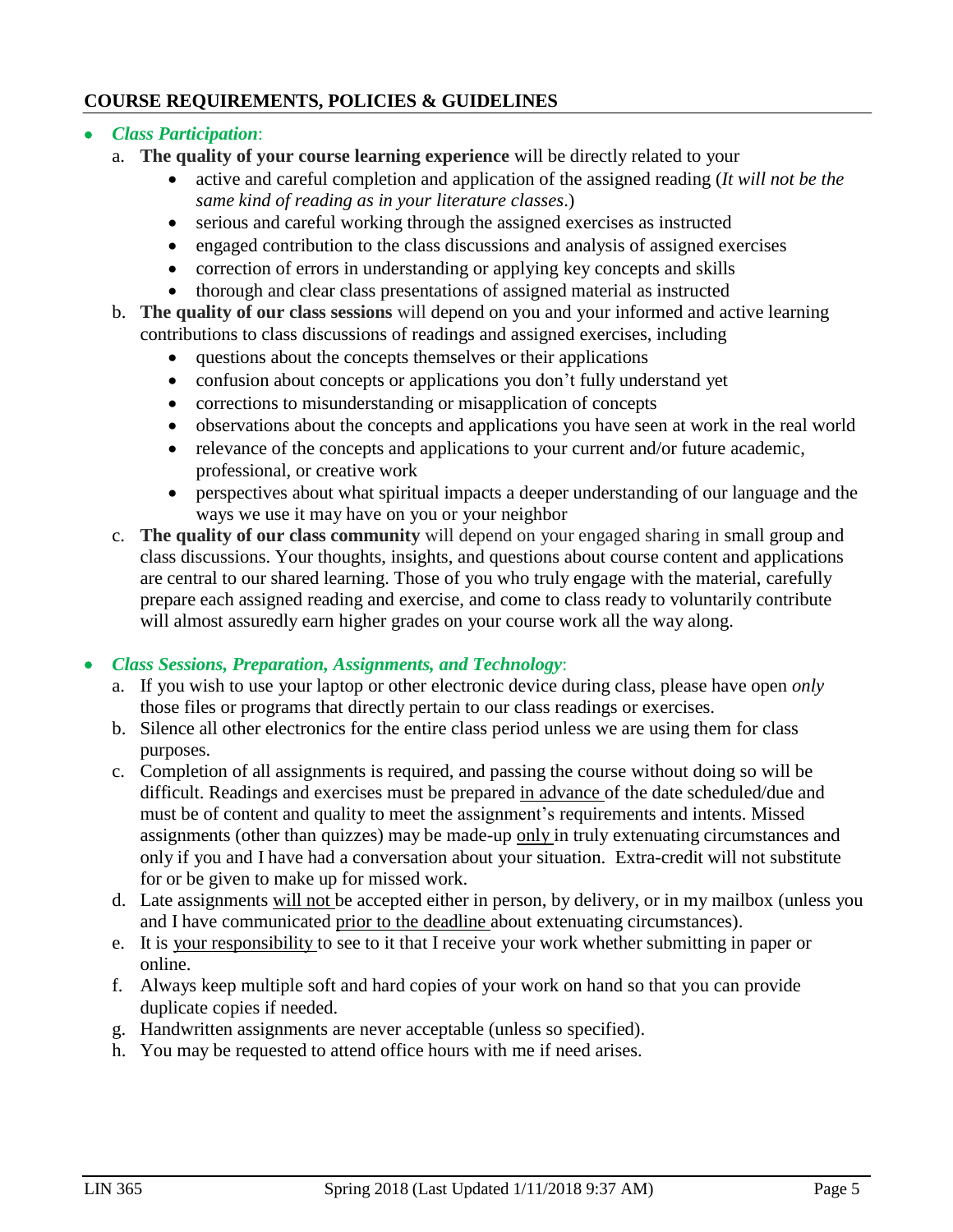- *Classroom Decorum*: Please manage your electronic devices appropriately and with consideration for others—see a & b above. Please dress in appropriate academic attire out of consideration for others in our class. I do reserve the right to ask you to leave the classroom if I believe your attire to be offensive and/or an obstacle to a positive learning and teaching environment.
- *MLA Style***:** Since MLA style is the norm for our discipline, all written work *must conform* to MLA style. See also LJWL Department Statement, Inclusive Language. Please see the **LJWL Department Syllabus Statements** in the Canvas folder labeled *Syllabus & Course Policies*
- *Email, Canvas & Live Text*: You are responsible for checking your *PLNU Gmail account*, *Canvas*, *Live Text daily* for electronic messages from me (and sometimes from your classmates). You are fully accountable for all course material, announcements, and communications that are distributed via *Gmail*, *Canvas*, and *Live Text*. I will send messages only to these sites. Please let me know if you encounter any technical problems with these sites. *Make sure your Live Text account is set up by the end of the second week of classes!* On occasion I may direct you to Quizlet.
- *Grading of Exercises*: Few assigned exercises will be graded on a point-for-point basis. Most will be given *completion credit*; some will be given precise *point credit*. My student grader, who is a skilled veteran of LIN 365, will grade randomly selected exercises (both of the homework and in-class variety) as I direct. Some exercises may require you to articulate rationale for deeming a particular choice as correct or incorrect in varying contexts or as measured against varying grammars.
- *Completion of Exercises*: Complete all assigned exercises before the class session begins. Please give yourself ample time (*as these exercises can be time-consuming*) and follow the procedure below for all exercises:
	- 1) type all exercises and bring in a hard copy to hand in during class (note: (1) you may legibly handwrite the diagramming, (2) typing the exercises will allow you to more easily add additional information you discover that you need; please err on the side of giving full information);
	- 2) complete each exercise without looking at the answer key—it is OK for you to make mistakes on the exercises(!);
	- 3) after you have completed the exercise, check your answers against the answer key and score your exercise as total right over total possible;
	- 4) record that score (in red ink) at the top of your typed exercise then correct in red all errors that you find in your answers;
	- 5) bring your completed and corrected exercises to class and be ready to present individual concepts and items (your answers for or questions about them) as you are called on to do so.
- *Correction of Exercises*: For your optimal learning, you will need to identify your mistakes: (1) what they are, (2) why you made them, and (3) how you can correct them. You can only accomplish this learning effectively if you first attempt the exercises without relying on the answer key. Putting yourself on the spot first and then correcting your answers against the key is an excellent reality check, forcing you to come to terms with how much you *really* understand--and how much you do not! Please note that *completion credit* grades will lowered by any suspicious perfection.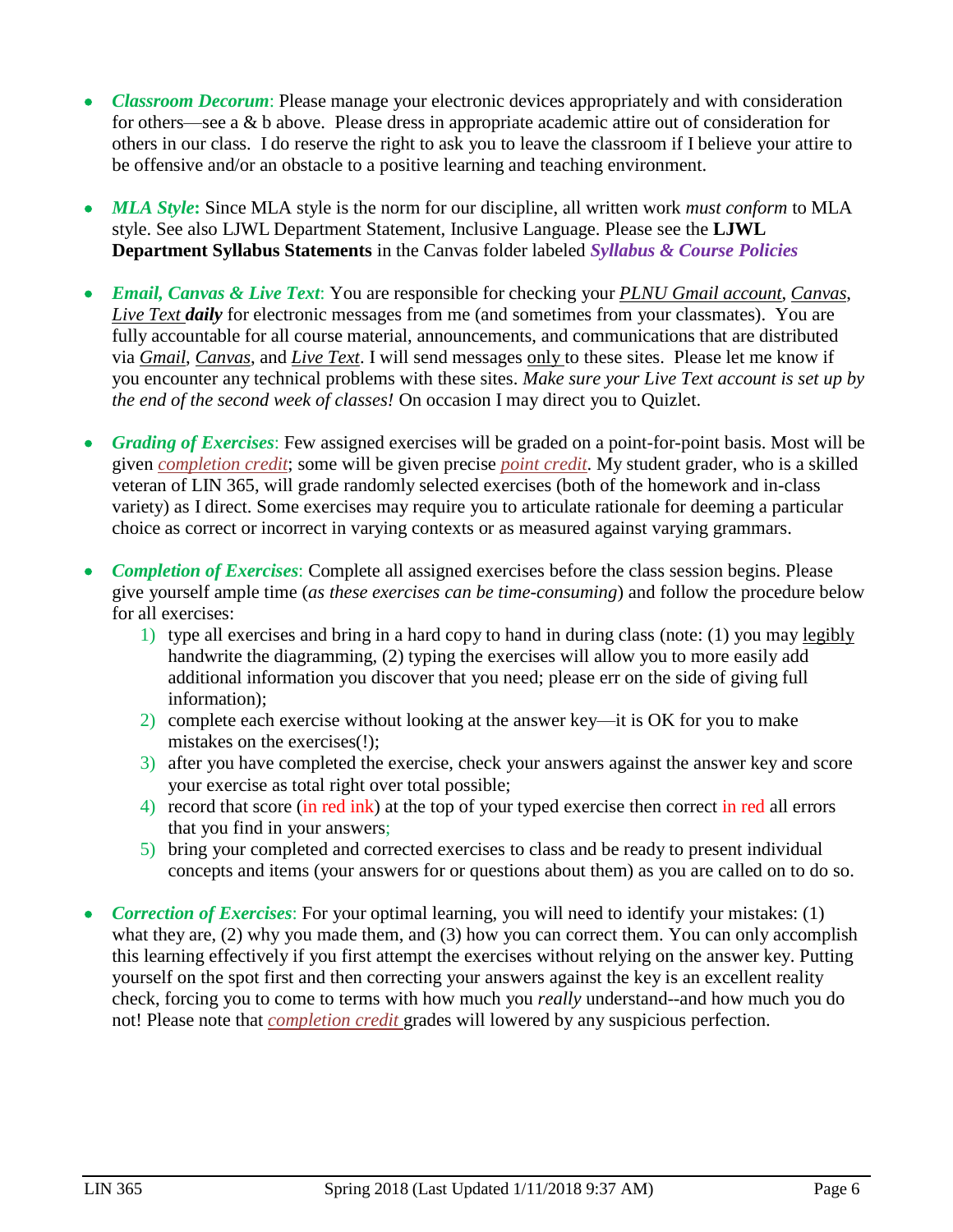- *Presentations*: You will complete periodic informal and formal presentations of prepared course content as instructed, sometimes in small groups, sometimes individually. Be ready to get comfortable presenting often!
- *Quizzes*: You will complete about 15-20 quizzes (mostly online) on course material, especially terminology and key concepts. These terms and concepts will be found at the end of each chapter, in the Glossary of Grammatical Terms in the back of your text, and on Quizlet. Online quizzes will be on Canvas. *Google Chrome* and *Firefox* work best with Canvas. Please carefully observe the online quiz windows as quizzes **must be completed during the online window and may not be made up**. Please notify me immediately if you experience technical difficulties in taking an online quiz. I will most likely drop your lowest quiz score when I calculate final grades.
- *Exams*: You will complete approximately five unit exams on course content. It is very unlikely that make-up exams will be given unless extenuating or university-excused conditions exist. Exams will be graded qualitatively (by points). Optimal completion of exercises (as explained above) combined with class participation will be the best possible preparation for the unit exams and for the comprehensive final exam.

### **COURSE GRADES AND ASSESSMENT**

### **COURSE GRADES**

Your grade will be based on the quality of your work in these areas:

| $\bullet$ Exercises & Presentations | 50% |
|-------------------------------------|-----|
| $\bullet$ Quizzes                   | 15% |
| $\bullet$ Unit Exams                | 15% |
| $\bullet$ Final Exam                | 20% |

Your work will not be graded on a curve. A traditional US scale will be used.

- **A** indicates exceptional work
- **B** indicates good work
- **C** indicates satisfactory/average work
- **D** indicates minimally passing work
- **F** indicates unsatisfactory work

| A    | 93-100% |  | $B+$  | 88-89% | $\mathsf{C}\mathsf{F}$                      | 79%<br>78-. | D+            | 68-69%     |      | $\blacksquare$ | $0 - 59\%$ |
|------|---------|--|-------|--------|---------------------------------------------|-------------|---------------|------------|------|----------------|------------|
| $A-$ | 90-92%  |  | D     | 83-87% | <br>$\overline{\phantom{1}}$<br>$\check{ }$ | 73-77%      | ◡             | $63 - 67%$ | $ -$ |                |            |
|      |         |  | $B -$ | 80-82% | $\sim$<br>$\sim$                            | 70-72%      | $\mathcal{D}$ | 60-62%     |      |                |            |

### **ASSESSMENT**

The Final Exam is the *Key Assignment* used to assess the course learning outcomes (CLOs).

### **REQUIRED TEXTS AND RECOMMENDED RESOURCES**

### **REQUIRED TEXTS**

Kolln, Martha and Robert Funk. *Understanding English Grammar*. 9<sup>th</sup> edition. Jule, Allyson. *Beginner's Guide to Language and Gender*.

### **RECOMMENDEDTEXTS**

McCrum, Robert, Robert MacNeil, and William Cran. *The Story of English.* 3 rd Revised Edition.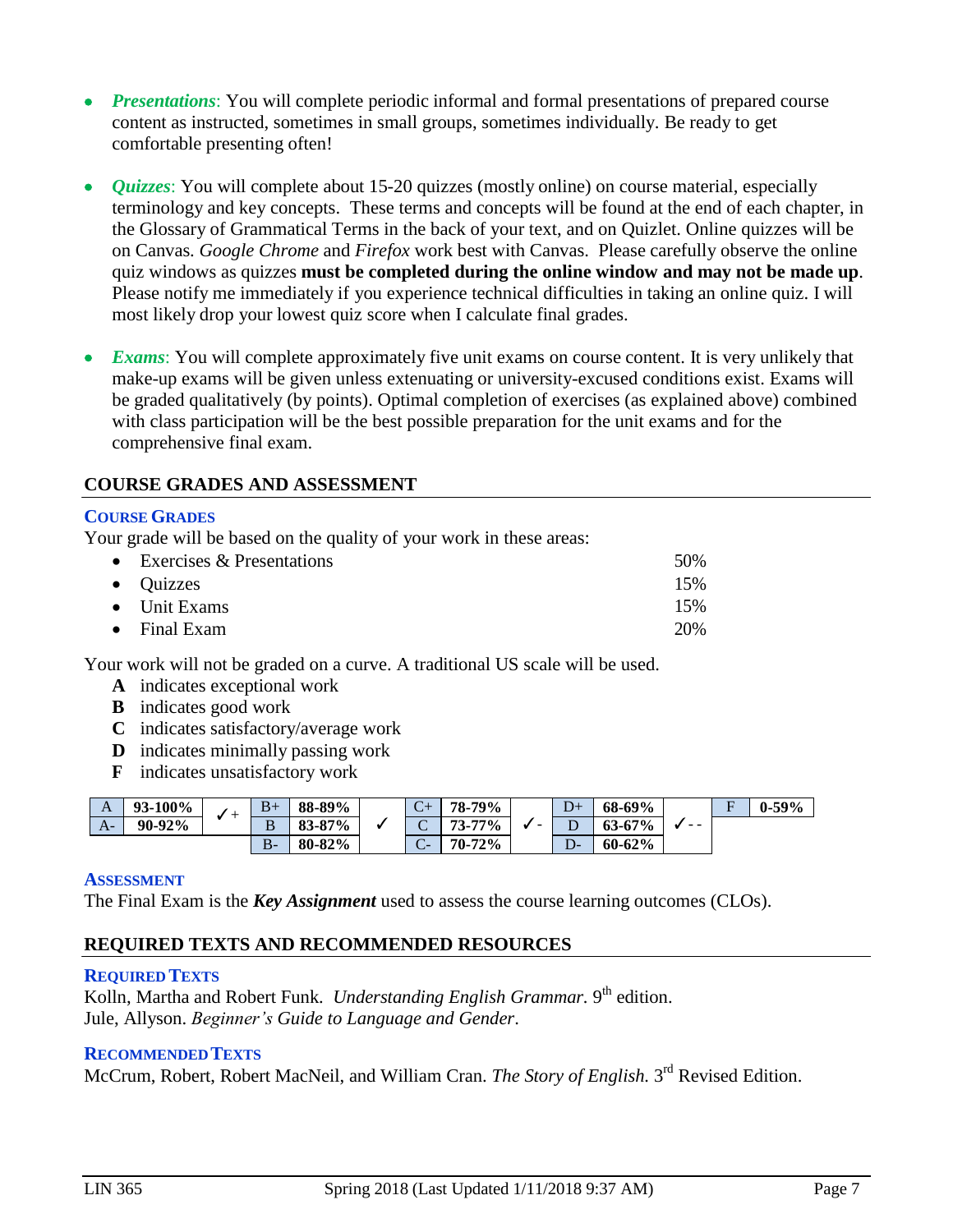## **COURSE SCHEDULE AND ASSIGNMENTS (TBA as needed)**

|                | <b>DATE</b>       | <b>CLASS PREPARATION (HOMEWORK) &amp; CLASS SESSION TOPICS</b>                                                                                    | <b>QUIZZES</b>    |
|----------------|-------------------|---------------------------------------------------------------------------------------------------------------------------------------------------|-------------------|
|                | <b>WEEK ONE</b>   | Part I Introduction & Part II The Grammar of Basic Sentences                                                                                      |                   |
| $\mathbf{1}$   | T Jan. 9          | Class Introduction: Syllabus, Learning Outcomes, Expectations,<br>Routines, and Schedule                                                          |                   |
| $\overline{2}$ | W Jan. 10         | Kolln & Funk, Preface, Part I-Introduction, & Ch. 1 The Study of<br>Grammar: An Overview (pp. xvii-14)<br><b>EXERCISES 1.1 &amp; 1.2</b>          | QUIZ <sub>1</sub> |
| 3              | F Jan. 12         | Kolln & Funk, Part II-The Grammar of Basic Sentences, Ch. 2 Words<br>and Phrases (pp. 15-27)<br>EXERCISES 1, 2, 2.1, & 3                          | QUIZ <sub>2</sub> |
|                | <b>WEEK TWO</b>   |                                                                                                                                                   |                   |
|                |                   | <b>January 15 – MLK JR. DAY</b>                                                                                                                   |                   |
| $\overline{4}$ | W Jan. 17         | Kolln & Funk, Ch. 3 Sentence Patterns (pp. 28-41)<br><b>EXERCISES 4, 5, 6 &amp; 7</b>                                                             |                   |
| 5              | F Jan. 19         | Kolln & Funk, Ch. 3 Sentence Patterns (pp. 42-62)<br><b>EXERCISES 8, 9 &amp; 10</b>                                                               | QUIZ <sub>3</sub> |
|                | <b>WEEK THREE</b> |                                                                                                                                                   |                   |
| 6              | <b>M</b> Jan. 22  | <b>EXAM1</b>                                                                                                                                      |                   |
| $\tau$         | W Jan. 24         | Kolln & Funk, Ch. 4 Expanding the Main Verb (pp. 63-72)<br>EXERCISES 11 & 12                                                                      |                   |
| 8              | F Jan. 26         | Kolln & Funk, Ch. 4 Expanding the Main Verb (pp. 72-84)<br><b>EXERCISES Usage Matters: Lie and Lay</b>                                            | QUIZ <sub>4</sub> |
|                | <b>WEEK FOUR</b>  |                                                                                                                                                   |                   |
| 9              | M Jan. 29         | Kolln & Funk, Ch. 5 Changing Sentence Focus (pp. 86-93)<br><b>EXERCISES 13, 14 &amp; 15</b>                                                       |                   |
| 10             | W Jan. 31         | Kolln & Funk, Ch. 5 Changing Sentence Focus (pp. 93-104)<br><b>EXERCISES 16</b>                                                                   | QUIZ <sub>5</sub> |
| 11             | F Feb. 2          | <b>EXAM2</b>                                                                                                                                      |                   |
|                | <b>WEEK FIVE</b>  | <b>Part III Expanding the Sentence</b>                                                                                                            |                   |
| 12             | M Feb. 5          | Kolln & Funk, Part III—Expanding the Sentence (pp. 105-07), Ch. 6<br>Modifiers of the Verb: Adverbials (pp. 108-121)<br>EXERCISES 17, 18, 19 & 20 |                   |
|                | 13 W Feb. 7       | Kolln & Funk, Ch. 6 Modifiers of the Verb: Adverbials (pp. 121-27)<br><b>EXERCISES 21</b>                                                         | QUIZ <sub>6</sub> |
| 14             | F Feb. 9          | Kolln & Funk, Ch. 7 Modifiers of the Verb: Adjectivals (pp. 128-37)<br><b>EXERCISES 22 &amp; 23</b>                                               |                   |
|                | <b>WEEK SIX</b>   |                                                                                                                                                   |                   |
| 15             | M Feb. 12         | Kolln & Funk, Ch. 7 Modifiers of the Verb: Adjectivals (pp. 138-46)<br><b>EXERCISES 24 &amp; 25</b>                                               |                   |
| 16             | <b>W</b> Feb. 14  | Kolln & Funk, Ch. 7 Modifiers of the Verb: Adjectivals (pp. 146-51)<br><b>EXERCISES 26 &amp; 27</b>                                               |                   |
| 17             | F Feb. 16         | Kolln & Funk, Ch. 7 Modifiers of the Verb: Adjectivals (pp. 151-62)<br><b>EXERCISES 28 &amp; 29</b>                                               | QUIZ <sub>7</sub> |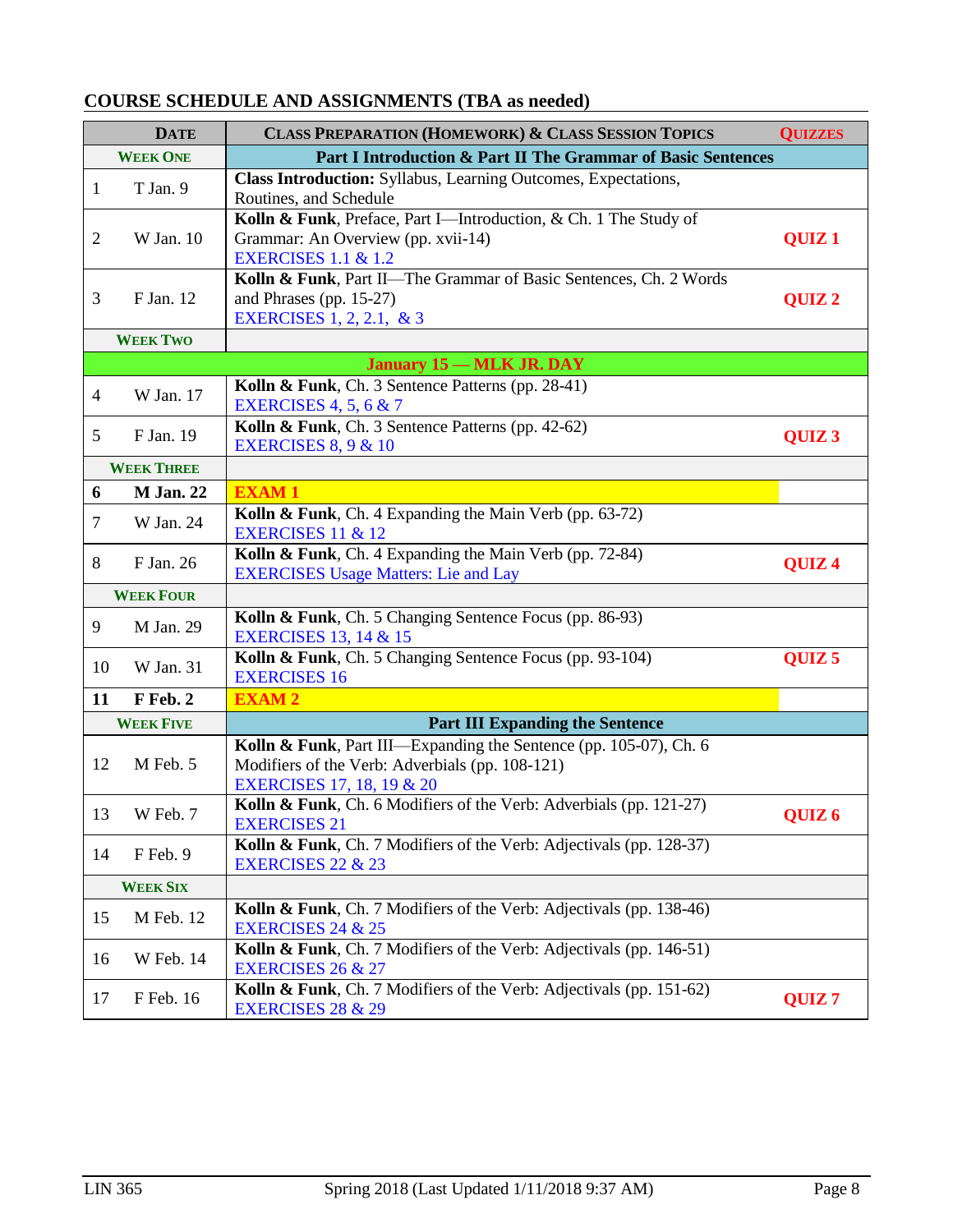| <b>WEEK SEVEN</b> |                      | Writer's Symposium by the Sea, Feb. 19-24                                                                           |                    |
|-------------------|----------------------|---------------------------------------------------------------------------------------------------------------------|--------------------|
| 18                | M Feb. 19            | Kolln & Funk, Ch. 8 The Noun Phrase: Nominals (pp. 163-73)                                                          |                    |
|                   |                      | <b>EXERCISES 30, 31 &amp; 32</b>                                                                                    |                    |
| 19                | <b>W</b> Feb. 21     | Kolln & Funk, Ch. 8 The Noun Phrase: Nominals (pp. 173-80)<br><b>EXERCISES 33, 34 &amp; 35</b>                      |                    |
| 20                | F Feb. 23            | Kolln & Funk, Ch. 8 The Noun Phrase: Nominals (pp. 180-88)                                                          |                    |
|                   |                      | <b>EXERCISES 36, 37 &amp; 38</b>                                                                                    | QUIZ 8             |
|                   | <b>WEEK EIGHT</b>    |                                                                                                                     |                    |
| 21                | <b>M</b> Feb. 26     | <b>EXAM3</b>                                                                                                        |                    |
| 22                | <b>W</b> Feb. 28     | Kolln & Funk, Ch. 9 Sentence Modifiers (pp. 189-99)<br><b>EXERCISES 39, 40 &amp; 41</b>                             |                    |
| 23                | F Mar. 2             | Kolln & Funk, Ch. 9 Sentence Modifiers (pp. 199-208)                                                                | QUIZ <sub>9</sub>  |
|                   |                      | <b>EXERCISES 42 &amp; 43</b><br><b>March 3-11 - SPRING BREAK</b>                                                    |                    |
|                   | <b>WEEK NINE</b>     |                                                                                                                     |                    |
|                   |                      | Kolln & Funk, Ch. 10 Coordination (pp. 209-16)                                                                      |                    |
| 24                | <b>M</b> Mar. 12     | <b>EXERCISES 44 &amp; 45</b>                                                                                        |                    |
|                   |                      | Kolln & Funk, Ch. 10 Coordination (pp. 216-24)                                                                      |                    |
| 25                | W Mar. 14            | EXERCISES Investigating Language 10.1, Sentences for Practice &                                                     | <b>QUIZ 10</b>     |
|                   |                      | <b>Classroom Applications</b>                                                                                       |                    |
| 26                | <b>F</b> Mar. 16     | <b>EXAM4</b>                                                                                                        |                    |
|                   | <b>WEEK TEN</b>      | <b>Part IV Words and Word Classes</b>                                                                               |                    |
|                   |                      | Kolln & Funk, Part IV-Words and Word Classes (pp. 225-26), Ch. 11                                                   |                    |
| 27                | <b>M</b> Mar. 19     | Morphemes (pp. 227-33)                                                                                              |                    |
|                   |                      |                                                                                                                     |                    |
|                   |                      | EXERCISES 46, 47 & Investigating Language 11.1                                                                      |                    |
| 28                | W Mar. 21            | Kolln & Funk, Ch. 11 Morphemes (pp. 233-38)<br><b>EXERCISES 48</b>                                                  | QUIZ <sub>11</sub> |
|                   |                      | Kolln & Funk, Ch. 12 The Form Classes: Nouns (pp. 239-50)                                                           |                    |
| 29                | F Mar. 23            | <b>EXERCISES 49, 50 &amp; 51</b>                                                                                    |                    |
|                   | <b>WEEK ELEVEN</b>   |                                                                                                                     |                    |
| 30                | M Mar. 26            | Kolln & Funk, Ch. 12 The Form Classes: Verbs, Adjectives (pp. 250-57)<br>EXERCISES Investigating Language 12.2 & 52 |                    |
| 31                | <b>W</b> Mar. 28     | Kolln & Funk, Ch. 12 The Form Classes: Adverbs (pp. 257-64)                                                         | QUIZ <sub>12</sub> |
|                   |                      | <b>EXERCISES 53</b>                                                                                                 |                    |
|                   |                      | <b>March 29-April 2 - EASTER BREAK</b>                                                                              |                    |
|                   | <b>WEEK TWELVE</b>   |                                                                                                                     |                    |
| 32                |                      | Kolln & Funk, Ch. 13 The Structure Classes: Determiners, Auxiliaries,                                               |                    |
|                   | W Apr. 4             | Qualifiers (pp. 265-74)<br><b>EXERCISES 54 &amp; 55</b>                                                             |                    |
|                   |                      | Kolln & Funk, Ch. 13 The Structure Classes: Prepositions, Conjunctions,                                             |                    |
| 33                | F Apr. 6             | Interrogatives, Expletives (pp. 274-88)                                                                             | QUIZ <sub>13</sub> |
|                   |                      | <b>EXERCISES 56 &amp; 57</b>                                                                                        |                    |
|                   | <b>WEEK THIRTEEN</b> | <b>Part V Grammar for Writers</b>                                                                                   |                    |
| 34                | M Apr. 9             | Kolln & Funk, Ch. 14 Pronouns (pp. 289-96)<br><b>EXERCISES 58 &amp; 59</b>                                          |                    |
| 35                | <b>W</b> Apr. 11     | Kolln & Funk, Ch. 14 Pronouns (pp. 296-306)<br><b>EXERCISES 60</b>                                                  | QUIZ <sub>14</sub> |